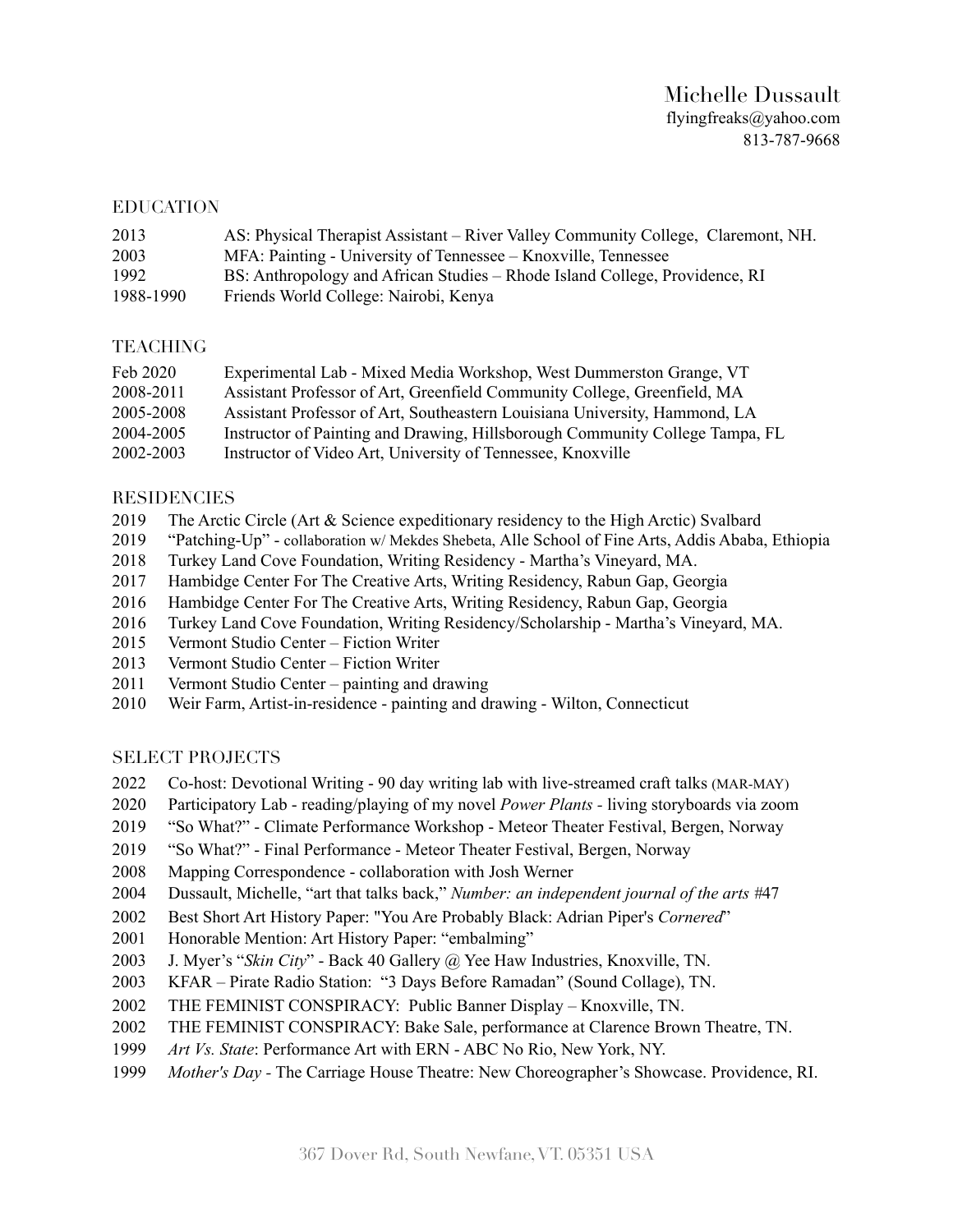### WRITING COURSES & GROUPS

| $2010$ -present | Salon, an ongoing weekly generative writing group in Brattleboro         |
|-----------------|--------------------------------------------------------------------------|
| 2022            | GrubStreet class: "Writing the Dream, Vision, or Hallucination"          |
| 2019            | Novel in Nine - nine month novel-writing workshop with Michelle Richmond |
| 2011            | Grub Street class: "How to Write H-O-T Sex Scenes!" with Steve Almond    |
| 2015-2017       | Revision Group, with Diana Whitney, Kevin O'Keefe and Lissa Weinmann     |

### ARTIST TALKS & PANELS

- 2019 Artist Talk: Art from the 79th Parallel West Dummerston Grange, VT
- 2019 Artist Talk: Seismographic Drawing Bergen, Norway
- 2019 Artist Talk: Finding Mekdes & Seismographic Drawing Svalbard
- 2019 Artist Talk: Finding Mekdes & Seismographic Drawing Addis Ababa, Ethiopia
- 2010 Artist Talk, Wilton Public Library, CT
- 2009 Faculty Panel Discussion, South Gallery, Greenfield Community College Greenfield, MA
- 2008 Post Election Panel, Diversity Committee, Greenfield Community College Greenfield, MA
- 2008 *What Art Has To Say about Race & Power,* Constitution Week @ Western Kentucky University
- 2008 *MadamTaxi Rides Again: Art, Travel & Anthropology*, Artist Talk, Western KY U, Bowling Green
- 2008 *Watching Hurricanes,* Gallery Talk, Greenfield Community College Gallery, Greenfield, MA
- 2008 *The Water Wars* lecture for ArtSpeak, Contemporary Art Center, New Orleans, La.
- 2007 Art 21 Screening/Ecology in Contemporary Art Panel Discussion, Hammond, La.
- 2005 Artist Lecture, Wayne State University Detroit, MI
- 2005 Artist Lecture, SUNY Brockport NY
- 2004 Gallery Talk, St Lawrence University Canton, NY

### GRANTS & SCHOLARSHIPS

| 2016      | Vermont Arts Council – Artist Development Grant                                     |
|-----------|-------------------------------------------------------------------------------------|
| 2007      | Title: "The Scene of the Crime" Faculty Development Grant to return to Kenya. (SLU) |
| 2006      | Title: "Red Handed: Observing Thieves" Faculty Development Grant, (SLU))            |
| 2003      | Arts and Culture Alliance Legacy Award for Interdisciplinary Art, (SLU)             |
|           | "Sports Bras & String Bikinis: Giving Voice to the Female Rock Climber"             |
| 2000-2003 | Arts Fellowship - Antonio Cirino Memorial Fund, Rhode Island Foundation, RI         |

## VISUAL ART | SOLO, GROUP & JURIED SHOWS

- 2019 On Movement, Guramayne Gallery, Addis Ababa, Ethiopia | group show
- 2019 On Movement exhibition and artist talk, Bergen and Oslo, Norway
- 2011 *Recent Work* AS220, Providence, RI | two-person show
- 2010 Faculty Show, Greenfield Community College, Greenfield, MA
- 2009 PAINT*present,* Lexington Art League, Lexington, KY juror: Bobby Campbell | juried
- 2009 Faculty Show, Greenfield Community College, Greenfield, MA
- 2009 *Dreamworks*, Gallery at the Center for Modern Analytic Studies, New York, NY | juried
- 2008 *MadamTaxi Rides Again*, Western Kentucky University Gallery, Bowling Green, KY | solo
- 2008 *The WaterWars,* The Waterlife Museum Houma, Louisiana | solo
- 2008 *Associations,* Gallery 1581, Boston, MA (invitational)
- 2008 *The St. Claude Collective,* Universal Furniture/Prospect 1 Site, New Orleans, Louisiana
- 2008 *Mapping Correspondence*, Center for Book Arts, NY (invitational)